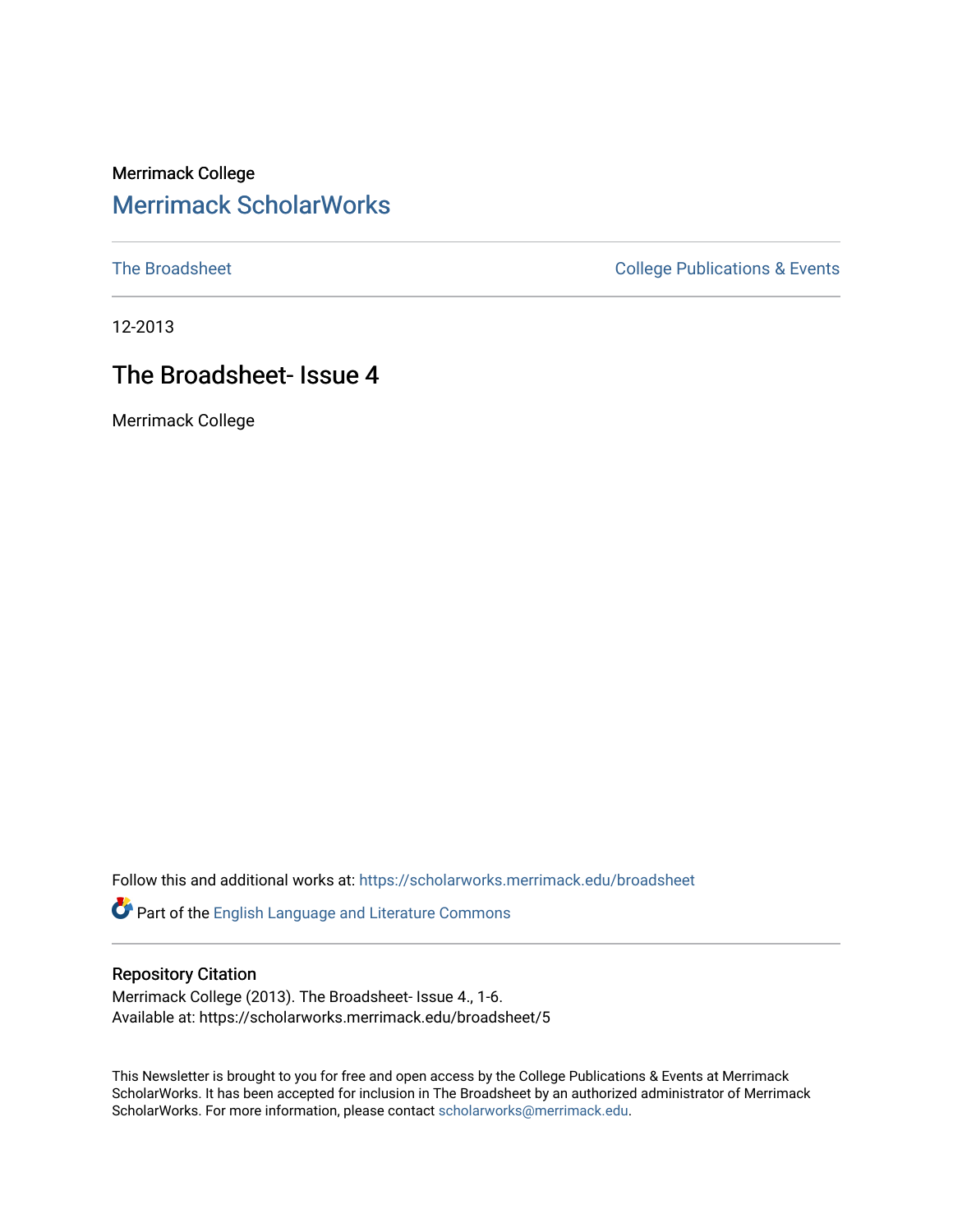# THE BROADSHEET

Issue IV, December 6, 2013



#### 'Boats Against the Current': Reflections on This Year's Senior Seminar by Alison Leonard

By the time senior year arrives, most students are busy juggling classes, jobs and internships, all while worrying about graduation and planning for their futures. This year's senior English majors have one major advantage not only in preparing them for the future, but also in keeping them grounded and engaged: the Senior Capstone Seminar, taught by Dr. Ellen McWhorter. The special dynamic between Dr. McWhorter and this year's students is one that makes those in the class often express their sadness about the upcoming close of the semester. It's actually pretty extraordinary; how often is it that students are genuinely sad to see a course come to an end?

I'm one of them. Choosing the English major was the best decision I made in college. There is nothing quite like being in a room full of people so fully engaged with the material, all offering up their own interesting interpretations and sparking lively discussion. Senior Seminar is the ultimate embodiment of this ideal, particularly because every student is an English major. Senior Corinne Keddie observes, "I have never been in a class with just English majors before, and I think that makes the class better because we're all comfortable with each other and have had similar experiences."

Of course, Dr. McWhorter makes the experience of Senior Seminar even better. For most of us as juniors last year, the hot topic of conversation was trying to figure out which professor would be teaching our section of the course this year. Keddie said, "I was so excited when I found out Senior Sem was being taught by Professor McWhorter because I had a feeling it would be a fantastic class, and I was right." Another feeling of excitement came when Dr. McWhorter passed out the syllabus. Yes, we had the intimidating option of writing two 12 page papers or a 30 page thesis and presenting our work at a conference, but we also had F. Scott Fitzgerald's *The Great Gatsby* as our primary text, and interesting possible presentation topics like "Popular Culture and the Canon" and "Defining Literature."

The latter presentation, which was the very first of the semester, sparked a discussion that has persisted throughout the course: What is literature? As senior English majors, no one anticipated the question would be so difficult, yet it is ultimately a very important one. As we've discussed, determining what constitutes quality literature has a significant impact on which texts are included in the canon, valued and taught to students.We've also had many insightful discussions about popular culture and its relationship with literature. From raising questions about the effects of books like *Twilight* on the world of literature, to how movie adaptations affect people's desire to read, we've covered a myriad of interesting topics.

Regardless of the specific material, having had Dr. McWhorter in previous classes, the other students and I knew from the beginning that we would be learning a great deal about literature in an engaging and unique way. As a relatable and encouraging professor who's not afraid to laugh with us, Dr. McWhorter provides a comfortable and interesting learning environment. "Professor McWhorter has always been one of Merrimack's most valuable assets," senior Chris Mosher describes. "She guides us along the way while allowing us to explore our own ideas, and she gives us the confidence we need to be literary thinkers. Knowing we have her support is an incredible gift."

In turn, Dr. McWhorter expresses the same type of affection and respect for her students. When asked to describe this semester's body of students, she replied, "Honestly? They're perfect. Many of this semester's students are already very strong

*continued p. 2*

#### *An official publication of the Merrimack Co#ege English Department,*  Included in this Issue: *The Broadsheet is published monthly during the academic calendar year. Its*  Senior Seminar Editorial *mission is to celebrate the English Department's role in promoting the* Why Literature Matters Writers House Coffee House *literary arts on campus, to acknowledge the accomplishments of faculty and*  Seamus Heaney Memorial Upcoming Events *students, to profile students and alumni, and to create a forum in which*  Student Profile: Jackie Bagley New Courses 2014 *issues relevant to English studies can be discussed.*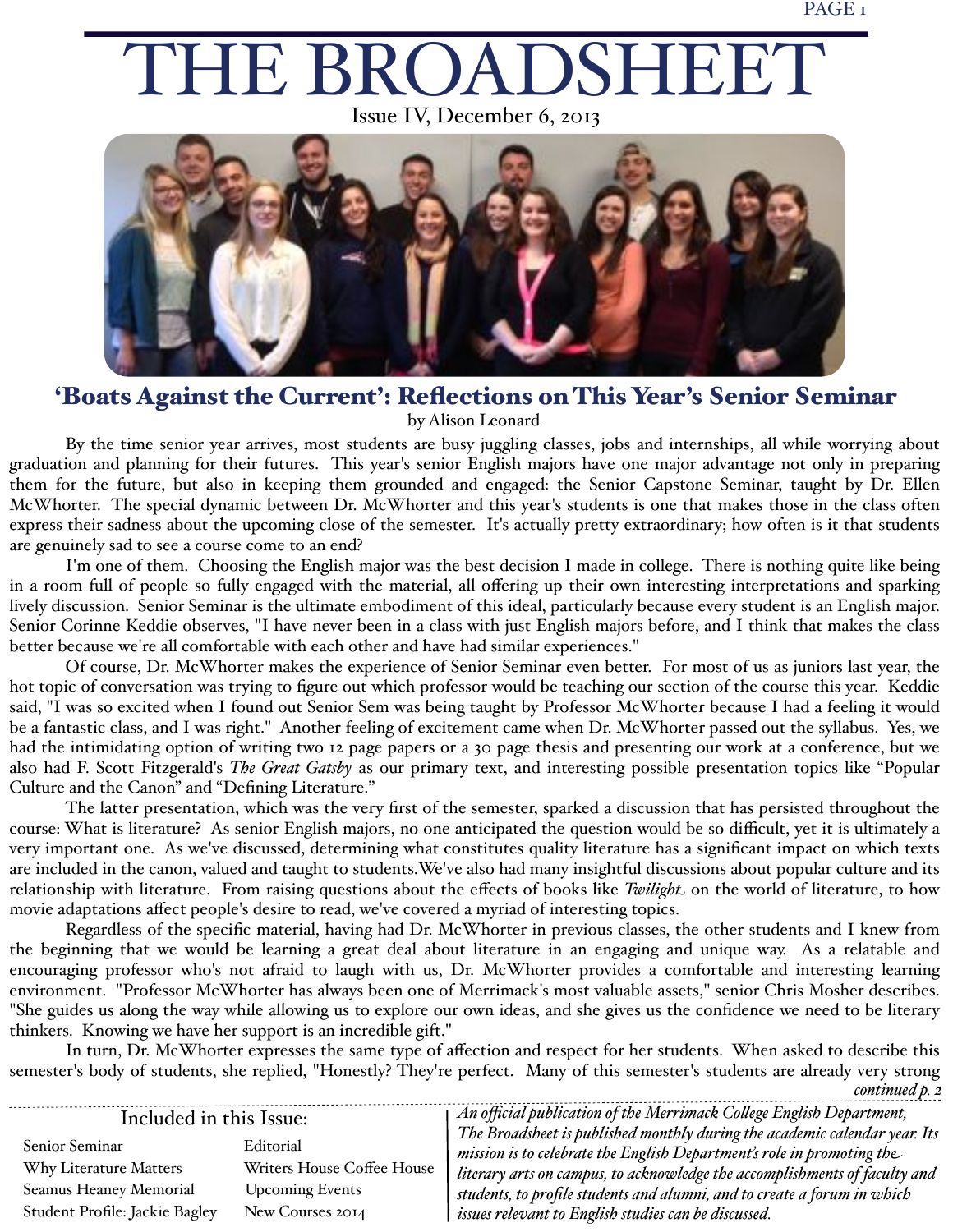#### PAGE 2

#### *Senior Seminar continued from p. 1*



*Dr. McWhorter*

# Why does Literature Matter?

*Here's what members of the Merrimack community had to say:*

- "Literature is language artfully organized that expresses the order and chaos of an author's world and prompts an intense engagement with our own." - Professor Steven **Scherwatzky**
- "Literature teaches us who we are or might be." – Andrea Cohen, Director, Writers House
- "Literature is important because it helps us to understand the world that we live in. Writers share their knowledge so that we can learn about various cultures and human behaviors. It challenges us to think, analyze, and understand things that are happening around us. People develop their minds through literature." Lauren Bowers, '15, Communications major
- "Literature is extremely important. Literature allows the reader to analyze how and why authors write and think the way that they do. By reading, I feel that I open up connections to the real world, and create a personal relationship with the author." - Joe Fisher, '17, Health Science major
- "Literature matters because it is perfectly useless." - Professor Marie Plasse

writers, readers, and thinkers, and that has made our conversations both fun and enlightening. As professors, we hope for that magical mix in all of our classes."

While Dr. McWhorter describes the class as somewhat more informal than she originally expected, she explains that this dynamic has allowed for "honest and raw conversation about so many things." While students, of course, spend time analyzing literature from different literary approaches, it's not uncommon for the class also to end up discussing large-scale philosophical issues, such as the sheer act of loving literature in a world becoming more enthralled with electronic technology. As a lifelong bookworm myself, it's inspiring to listen to other people my age speak with such passion about literature and its impact on their lives. In addition, the debates and differing perspectives regarding the material or about literature in general are also very thoughtprovoking. Senior Chris Mason echoed this sentiment: "My favorite part of Senior Seminar is definitely when we have in-class discussions, particularly the ones where people disagree. It often gives me a new perspective, and it's entertaining to see it unfold week after week."

Compared to courses leading up to it, work in the Capstone Seminar involves reflection and close examination—on our program, on the discipline of English studies, and on the stature of the literary arts in our culture. Says Mosher, "We've taken a step back from all of the other work we've done as majors to really take a wide, though complex, view of the English major and what it is we do best." In the course, we've analyzed one major literary work through a variety of interpretations and then studied multiple sources regarding the history of the discipline, the literary canon, and politics, just to name a few. We've also had the opportunity to look in-depth at some of our favorite novels as we pursue our individual papers, which has been a favorite part of the course for many. Mason explains the difference between this and other English classes: "The difference lies in the depth of analysis. Rather than focusing on reading a text one way, by the second half of the semester you can see it through a number of different perspectives."

Dr. McWhorter points out that "Senior Seminar is designed primarily to give students a chance to thoughtfully reflect on what they've learned as English majors and to place the study of literature in broader contexts." Keddie sees Dr. McWhorter's take on the course as fulfilling this mission, especially by providing valuable writing and critical thinking experience for seniors as they begin to prepare for their careers after college. She said, "I think a big part of the mission is to make us as prepared as possible, specifically as writers, to go into the real world. The course is geared toward how to successfully use the skills we've cultivated as English majors in the real world, regardless of the job we end up doing."

As for Dr. McWhorter's specific goals for her Senior Seminar students this year, she primarily hopes that we challenge ourselves in new ways during the course. She said, "If my students leave the class having felt confident enough to grapple with some part of the English major that they have found difficult, I'll be a happy professor." For Mosher, that goal has been realized, and he advises next year's Senior Seminar students to embrace the idea of challenging yourself. "Just be prepared to challenge yourself and be ready to learn and you won't go wrong," he said.

Other current Senior Seminar students have words of advice for juniors concerned about the prospect of taking the course. Keddie said, "Your whole career here at Merrimack has prepared you for this class. Senior Sem is a lot of fun, so there's definitely nothing to be worried about!" Mason advises fellow English majors to relax and prepare: "Bring an open mind, participate in discussions, and you'll excel." As we advise juniors and underclassmen about Senior Seminar, it also unfortunately means that our own experience is coming to an end. Personally, I'll miss our lively class discussions, the entertaining and inspiring dynamic between Dr. McWhorter and the other students, Kevin Welch repeatedly and passionately referencing his thesis topic, *Fahrenheit 451*, and simply learning so much from my talented and intelligent peers and professor. Reflecting on the close of the semester, Dr. McWhorter said, "This course has given me an opportunity to see students, many of whom I met almost four years ago, become powerhouses. I can't wait to see how they take English out into the world beyond the academy."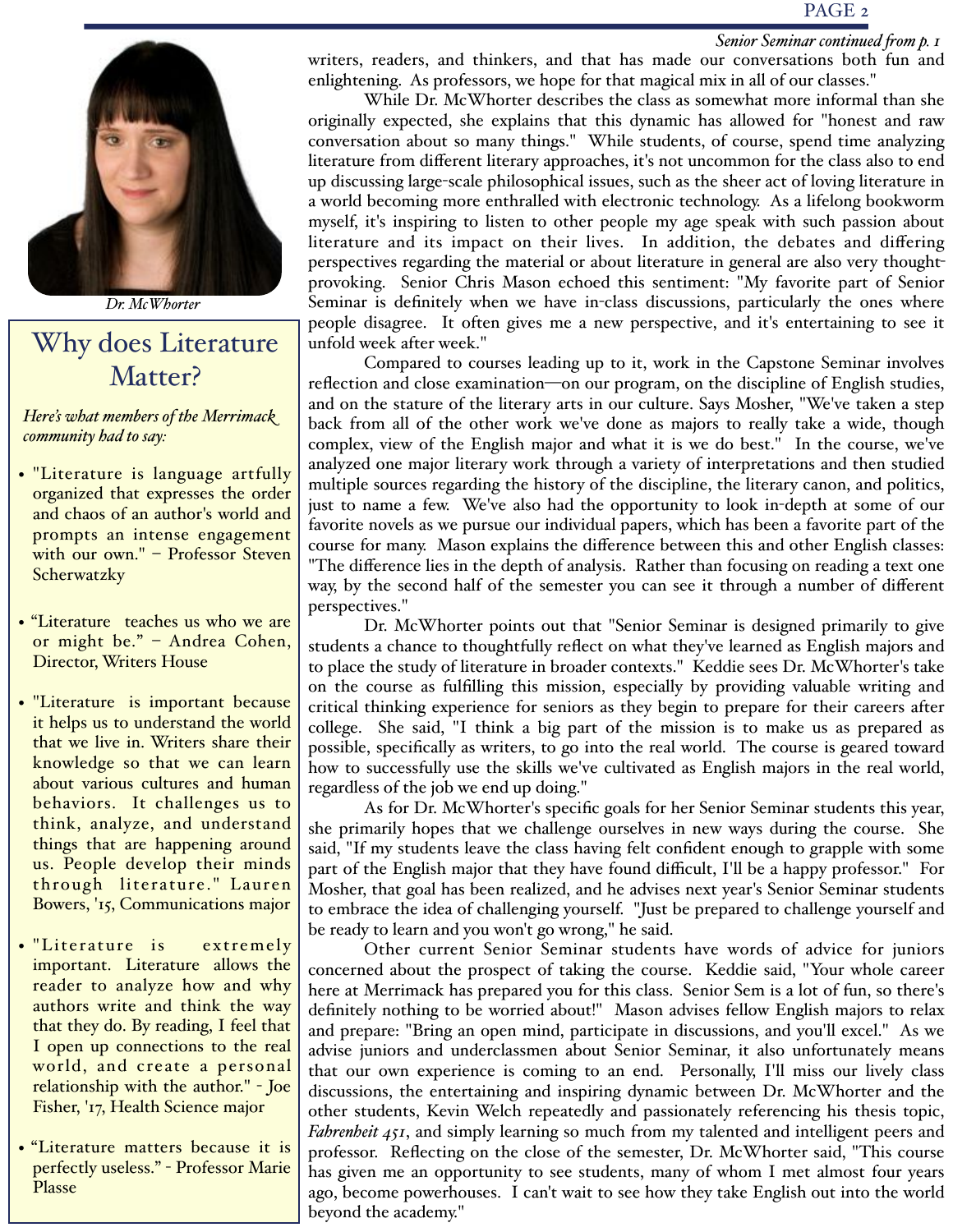#### Elegy for Seamus Heaney by Jennifer Hanselman

Sunlight slanted through the floor-to-ceiling windows at the Writers House as 45 students and faculty members gathered on Wednesday, November 13 to remember Irish poet Seamus Heaney. The setting sun added an elegiac tone to the event, which was especially appropriate; Heaney died just a few months ago, on August  $30<sup>th</sup>$ . A number of attendees, including myself, brought with them poems and excerpts to read in appreciation of his work.

Andrea Cohen, Director of the Writers House, opened the event by telling the audience about Heaney's many accomplishments during his life, including receiving the Nobel Prize in Literature in 1995. She recalled that when she had seen him read from his work at Harvard, he "looked like the most humble person in the world." She began the tribute by reading aloud "Blackberry Picking," which seemed to be a favorite among the faculty members in attendance.

Merrimack English majors might be familiar with Heaney because he translated the edition of *Beowulf* that most professors in the department favor. After listening to a recording of him reading the first several lines of the poem, Professor Geraldine Branca introduced anyone who hadn't taken her *Beowulf* class to the translation, emphasizing that Heaney brought "new life to an old poem," something previous scholars, in her estimation, had failed to do. Several of Dr. Branca's students read portions of the poem, including (in order) myself, Tony Rossetti, Christine Neel, Jacques Denault, Kevin Welch, Jacob Wilkins, David Al-Herbawi, Nick McDaniels, Chris Mason, and Daniel Sullivan. The group consisted of students from various majors and future dates of graduation, but *Beowulf* brought all of us together.

Subsequent readings of Heaney's work that followed became more informal after the ten *Beowulf* excerpts. We listened to Heaney's Nobel acceptance speech via recording. Then, Professor Paul Vatalaro read two poems, "The Early Purges" and "The Barn," from *Death of a Naturalist*, one of Heaney's early collections. Professor Steven Scherwatzky read "Midterm Break", a poem about the death of Heaney's four-year-old brother, that seemed to strike a chord with the audience. Professor Kerry Johnson read "Whatever You Say, Say Nothing," a poem that she contextualized by saying that the "split nature of Ireland was inescapable" for Heaney.

But professors were not the only ones with non-*Beowulf* poems prepared. Brad Wall read "The Underground;" Chris Mosher read "Fosterling;" and Tony Rossetti read "Scaffolding," which had been read at a recent friend's wedding.

 $control from bottom.$ 

Danielle Jones-Pruett, Writers House Program Coordinator, concluded the event by saying that Heaney "helped her find her own poet's voice," and then played a recording of him reading one of his most famous poems, "Digging."

The sunlight was nearly gone from the room by the time the event drew to a close. After the memorial, Professor Branca said, "Heaney would have liked this," referring to both the Writers House itself and the gathering that day. One thing is for certain: Heaney's work will be appreciated and remembered for some time to come.



*Merrimack community members honor Seamus Heaney*



*continued at top*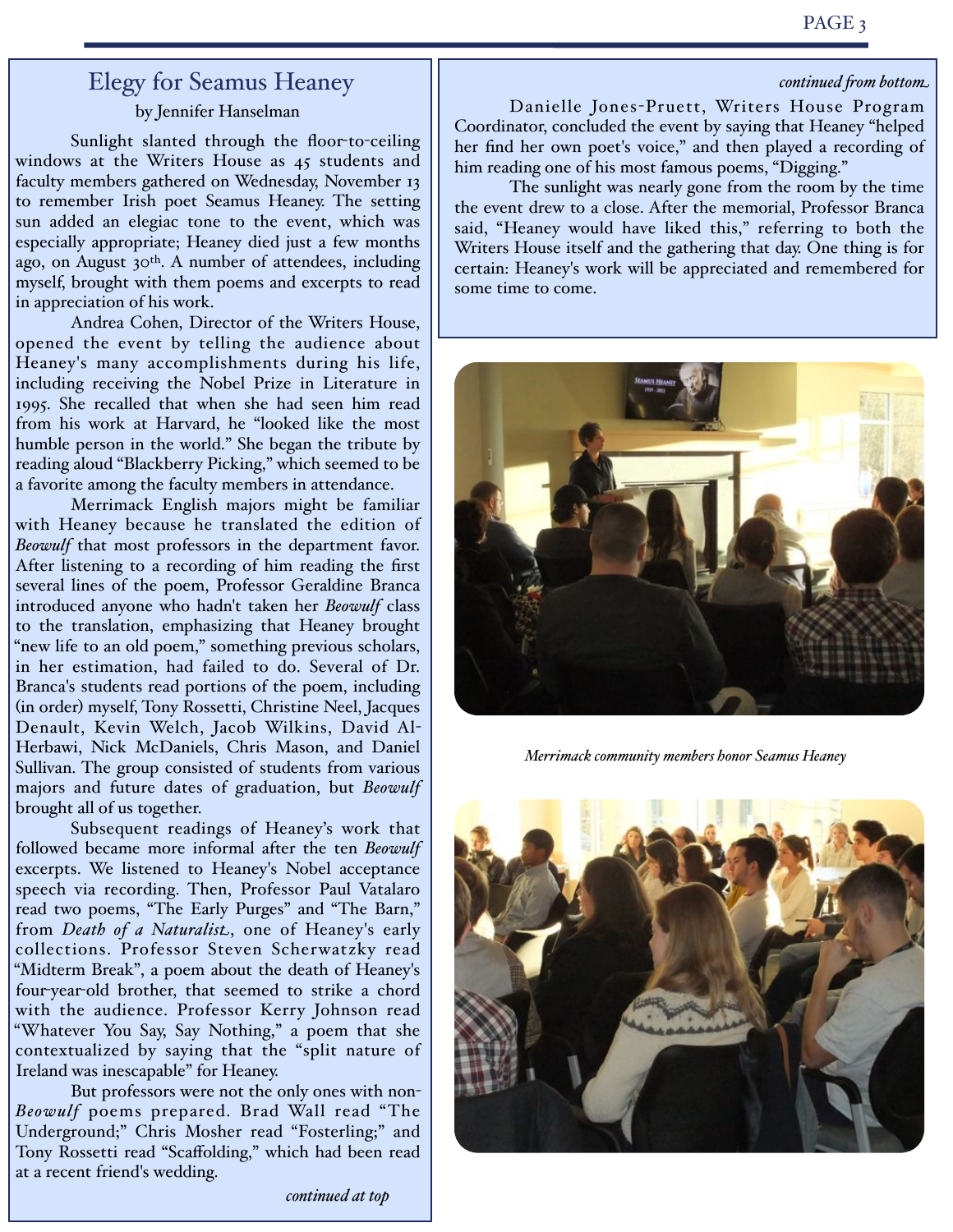#### Student Profile: Jackie Bagley



An English major with a minor in Education, Jackie Bagley knew when she passed the college on the way to the orthodontist at age 13 that she was destined to enroll at Merrimack. She recalls telling her grandmother during each trip, "I want to go to that college." Jackie chose English because she enjoyed reading and writing in high school and believes that her college program is

helping her hone very marketable skills, such as the ability to think analytically, read well, and write clearly. She has especially enjoyed taking Professor McWhorter's "Harlem Renaissance" and Professor Scherwatzky's "Sex, Race, and Empire" courses. The English faculty, she believes, exhibit a remarkable ability to make literature come alive for their students. She finds particularly memorable a maxim she heard from Professor Scherwatzky: "we need to read great literature to write great literature." Her favorite writers include Mary Shelley, Mary Wollstonecraft, and Jane Austen.

Jackie has found the new program initiatives concentrations in Creative Writing and Literary Studies and cocurricular internships—in English very exciting. However, she is most fond of the new Writers House, which opened in September 2013. "The events" held there, she says, "have really made me appreciate being an English major. I loved hearing authors speak about their work, and read their work." Jackie believes she has benefitted from the close relationship most majors have with their English professors. She recommends that students follow their literary interests, getting to know faculty "beforehand;" "they're very nice people," she says, who "know a lot and can help you make your decision" on whether or not to major in English.



*Jackie Bagely and Jennifer Hanselman*

# English: My Second Home

by Jennifer Hanselman

When I first came to Merrimack in the fall of 2010, I feel like I knew very little. I didn't know that much about living in New England (since I had always lived in California), or what college would be like (I'm sure I wasn't alone in that!), or even smaller things, like what classes to take. There was one thing I did know from the moment I said yes to Merrimack, though: I wanted to be an English major.

That was one of the most important decisions I've made. And now that I am on the verge of graduating, I can look back on my experience with pride and a sense of accomplishment. The truth is, my time in the English department at Merrimack is one of the best things that has ever happened to me.

The first few English classes I took gave me a feel for the discipline, but I can't say that I was in love yet. I had expected to do a lot of creative writing, but the classes I was taking weren't focusing on that. Instead, we were learning different literary theories and reading plenty of books. It may not have been what I expected, but I learned to love it over the course of my time here. On the surface, an English education teaches you to think about and read books in a more in-depth way, and to write better papers. But these skills can be used for almost anything – just attend any English Career Night event and listen to what the alumni have to say.

The best advice I can offer to current majors is not to be afraid of your professors. This is probably true of any department, but I can say with confidence that the English department has some stellar people working in it. My time at Merrimack would not have been the same if it weren't for the paper-related discussions I've had with Professor McWhorter, or talking with Professor Scherwatzky about *Paradise Lost*, for example. If it weren't for me taking so many of Professor Vatalaro's classes (and visiting his office non-stop), I most likely wouldn't have had the opportunity to help launch this publication with my fellow interns. As cheesy as it sounds, those are the kinds of reasons that I almost consider the English department to be a second home on campus.

I might not know my next steps in the world, but I do know that I can use the skills that I have learned at Merrimack to find something that I love. It's scary to think that my three and a half years are ending so soon, and that I will have to move away from my home away from home so soon after I got settled. But I also know that if I ever want to return, the English department will still be here for me. And hopefully, I will have some great stories to tell.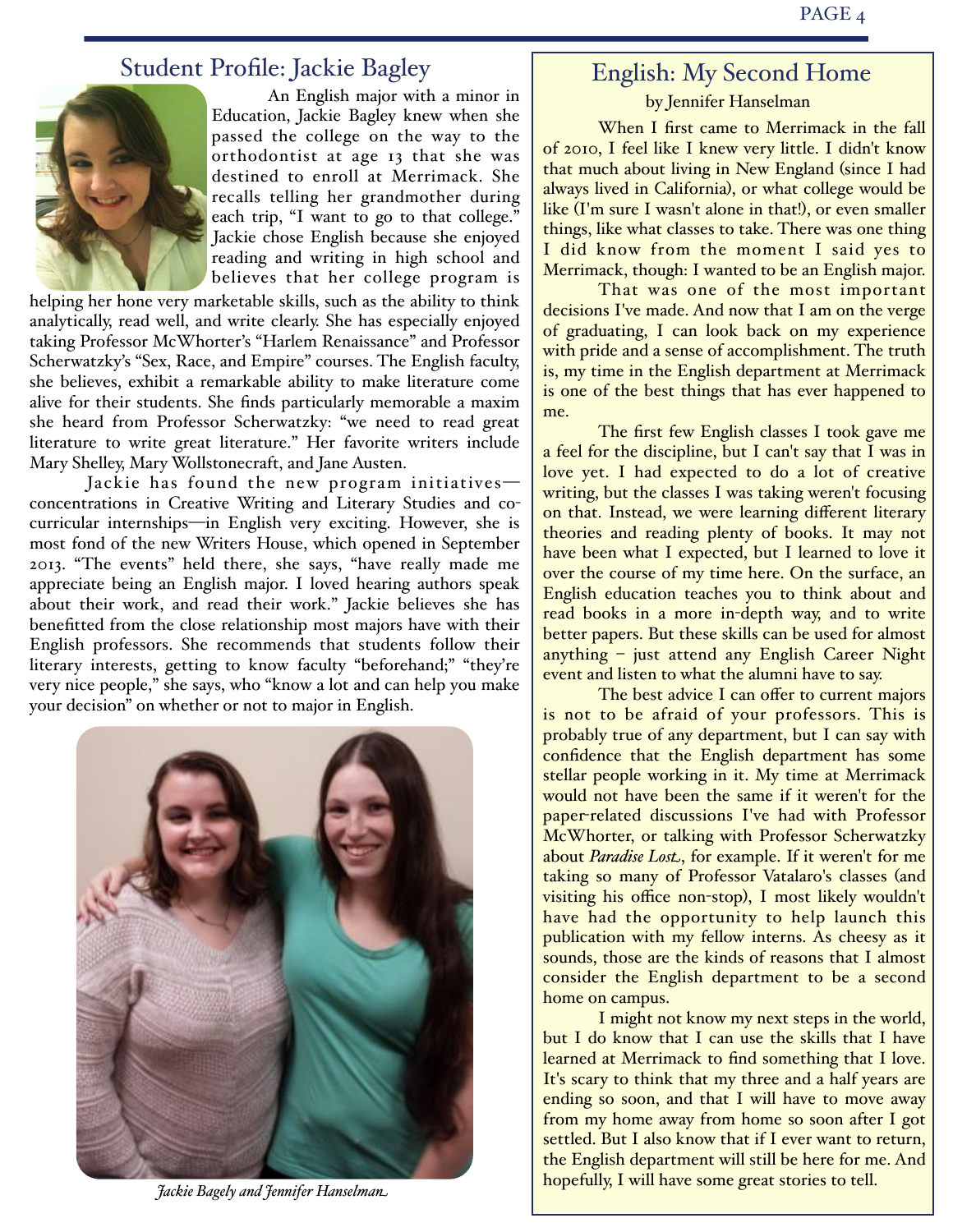## What's New at the Writers House?

# "It's the Lasting that Makes the Game"

Lucas Mann, the latest writer to speak at the Merrimack's Writers House, is most recently known for publishing a work of creative nonficiton about minor league baseball. Not knowing much of anything about baseball, I was uncertain about what to expect, and initially a bit reluctant to attend this particular Writers House event. It's my guess that many of the 50 people who attended were in the same position as I was: interested in literature, but not so interested in baseball. Director Andrea Cohen introduced Mann, and quoted him saying he wanted to write "nonfiction that is hard to sum up." Mann approached the podium, and once he began speaking about his book titled *Class A: Baseba# in the Middle of Everywhere*, my uncertainty turned quickly to intrigued delight.

On the surface, Mann's book is about a minor league baseball team called the Clinton (Iowa) LumberKings, which Mann chose as the subject of his work, because he grew up playing and loving baseball, and was "looking for something that felt familiar and evocative" to write about.The passages Mann read focused on a woman named Joyce, whom he met once he began attending LumberKings games. The two became friends, but perhaps more importantly, Joyce became a kind of minor league baseball and life mentor to Mann. Though many aspects of Joyce's world revolved (and continues to revolve) around the LumberKings players and the baseball schedule, Mann's writing made it clear that she was not a team groupie, but a complex person with a rich perspective. When Mann once asked her if she wanted to leave a particular game early, she wouldn't even consider it. "I never want it to end," she said; "it's the lasting that makes the game."

After listening to Mann read, it becomes clear to the listener that *Class A* is about much more than the long bus rides, small crowds, and culture of minor league baseball in the Midwest. Mann admits that readers "won't learn much about baseball," but rather, "what [the LumberKings] mean to people." He said, "Different people get different things from something as small as a minor league baseball game," and it is also true that individual readers will learn different things from reading Mann's book.

It became clear when Mann began to read a chapter of his book that there was truly something for every reader, whether it is the subject of baseball, the politics and recent economic turmoil of the Midwest, or the desire for a delightful read. For me, it was Mann's stunning descriptions and the concrete, sometimes stark, portrayal of the characters that set it apart. Mann's creative nonfiction is truly unlike any I have read. It is so detailed, so relevant, and so beautifully written, that it feels like fiction, and yet the reader has

the benefit of knowing that truth is never far from the text. Mann told the story of Joyce offering from her bag a scarred game ball to a father and his two young boys, who were sitting a few rows in front of her. (She had been collecting game balls and storing them in cases around her home for years.) The boys didn't seem all that excited until Joyce began to point out the special qualities of the ball's appearance, especially the marks left by chalk lines and swinging bats. The anecdote, as Mann read it, embodied a kind of magic.

Mann's honest portrayal of his main character, Joyce, prompted a member of the audience to ask about the morality of "outing" private individuals in his book. Mann said that if you write for a magazine, they "fact-check the hell out of you. If you write a book, nobody fact-checks you." He was not at all worried about this, because all of his friends in Clinton, including Joyce, knew he was writing about them. Mann actually drove back to Clinton to read Joyce the passages about her. Joyce, especially, was not at all concerned, because she shared Mann's sentiments in tracking and preserving the truth, as evidenced by her preservation of letters she had received from former players.

Mann has a different writing philosophy than most nonfiction authors, saying, "If I already know about a topic, why would I be interested?" For Mann, the question compelled the writing. He created his own maxim, "Write about what you don't know," a revision of the conventional directive that writers embrace what they know. He believes the writer should locate something that draws her in, and convinces her to stay and write. This, Mann says, is what produces great nonfiction.



*Over 50 attendees gather to hear Lucas Mann talk about Class A: Baseba# in the Middle of Everywhere*